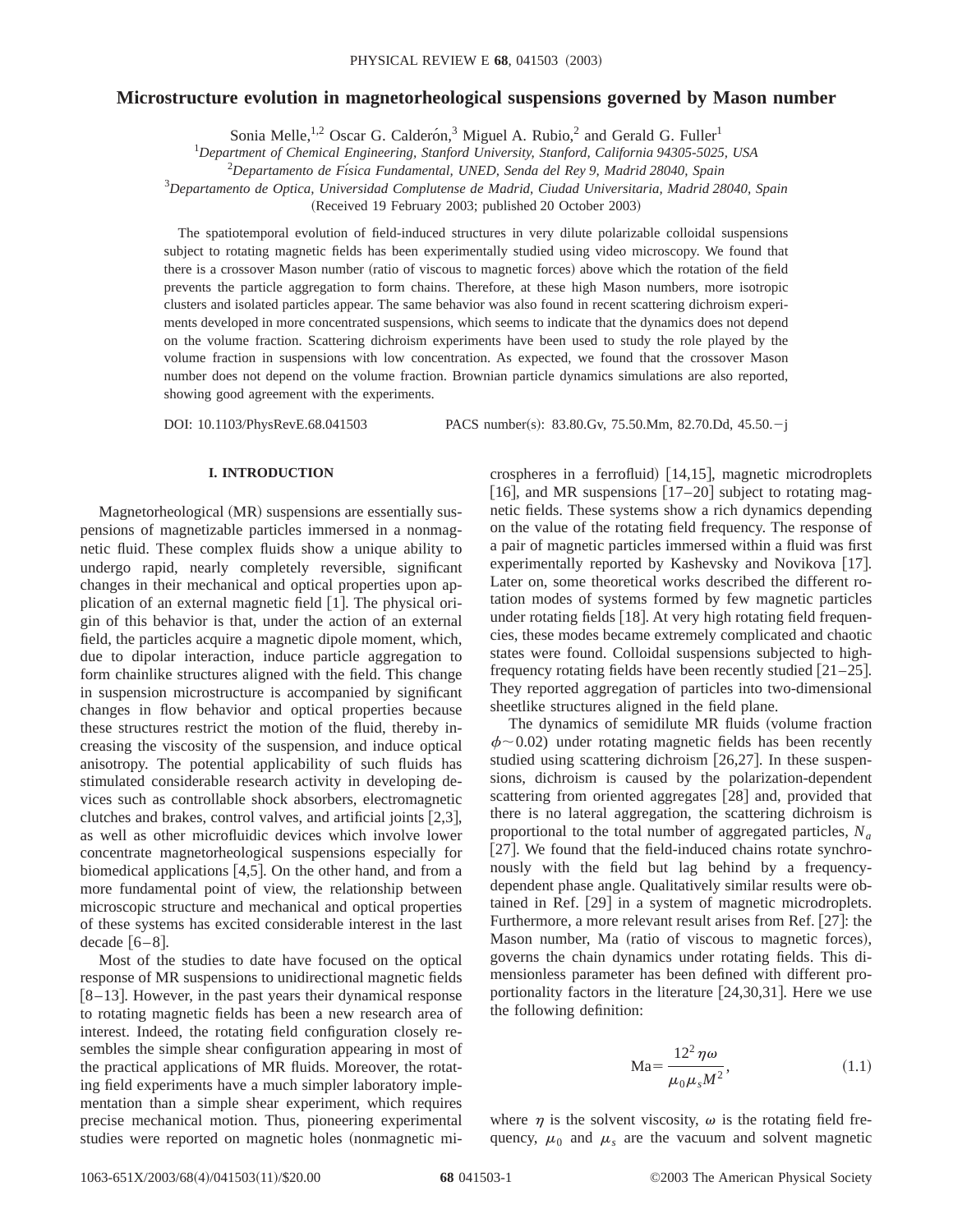permeability, respectively, and  $\overline{M}$  is the particle magnetization. Here the proportionality factor has been chosen to be in agreement with the dimensionless frequency obtained from the simulations analysis (Sec. III). A change in behavior of the dichroism and the phase lag was found above a crossover Mason number  $Ma<sub>c</sub> \sim 1$ , where the viscous forces dominate and inhibit the aggregation process.

In this paper, we report on an experimental video microscopy study of the aggregation of magnetizable particles and the subsequent chain orientation dynamics under rotating magnetic fields. This technique allows us to directly visualize the dynamics of very dilute suspensions ( $\phi \sim 10^{-4}$ ). Note that the scattering dichroism technique will not be useful to study very dilute suspensions  $\phi$ <0.001 due to the small dichroism signal obtained. We used different rotating frequencies which correspond to Mason numbers below and above 1, i.e., around the value where both magnetic and hydrodynamic interactions are comparable. This range of Mason numbers is similar to the one used in our previous scattering dichroism experiments in more concentrated suspensions  $[26,27]$ . We find that the average size of the aggregates decreases with Ma. Furthermore, we find a transition in the total number of aggregated particles at a crossover Mason number close to  $Ma<sub>c</sub> \sim 1$ , in agreement with our previous work. Therefore, this result seems to indicate that the dynamics does not depend on the volume fraction, at least between  $\phi \sim 10^{-4}$  and  $\dot{\phi} \sim 0.02$ . In order to verify this result, we analyze the role played by the volume fraction in the dynamics using scattering dichroism experiments. As expected, we found that the crossover Mason number does not depend on the volume fraction, which points out the generality of this behavior. Our experimental findings have been corroborated through Brownian particle dynamics simulations of ''hard'' spheres with induced dipolar interactions and Stokes friction against the solvent. The simulations are in agreement with the experiments. We also developed numerical simulations to analyze the thermal effect on the dynamics.

## **II. EXPERIMENTS**

Two experimental setups were used to study the dynamics governing MR suspensions subject to rotating magnetic fields. First, we performed video microscopy experiments on very dilute suspensions ( $\phi \sim 10^{-4}$ ) to directly visualize their dynamics. Second, to study the role played by the volume fraction, scattering dichroism technique was needed since it allows the use of suspensions with moderate concentration. So we performed scattering dichroism experiments on suspensions with different volume fractions ranging from  $\phi$  $=0.001$  to  $\phi=0.02$ .

### **A. Experimental materials and procedure**

### *1. Magnetic suspensions*

To prepare our samples we used an aqueous suspension M1-070/60 of super-paramagnetic microspheres supplied by Estapor with a solid content of 10% in weight. The particles in the suspension contain magnetite crystals ( $Fe<sub>3</sub>O<sub>4</sub>$ ) of small diameter  $(1–20 \text{ nm})$  dispersed in a polymeric matrix.

TABLE I. Properties of the magnetizable microspheres.

| Particle properties                 | $M1 - 070/60$ |
|-------------------------------------|---------------|
| Mean diameter $(\mu m)$             | 1.24          |
| Magnetic content                    | 61%           |
| Saturation field $(emu/g)$          | 51.9          |
| Surface group content ( $\mu$ eq/g) | 117           |

The surface of the microspheres contains carboxylic acid ~-COOH! groups with an added surfactant coating layer of sodium dodecyl sulfate (SDS) to stabilize the dispersions. The particles' physical properties are detailed in Table I. We have characterized the average magnetic properties of the particles by measuring their magnetization curve using a vibrating sample magnetometer (VMS-Lakeshore 7300). We observed that under sufficiently low magnetic fields these particles exhibit super-paramagnetic behavior with virtually no hysteresis or magnetic remanence. Due to their small average diameter and density ( $\rho_p \sim 1.3$  g/ml) the sedimentation time is long enough to neglect gravitational effects. The sedimentation velocity was estimated according to the Stokes' law to be  $v_s \sim 0.06 \ \mu \text{m/s}.$ 

For video microscopy experiments we diluted the suspension M1-070/60 with Milli-Q ultrapure water with the same SDS concentration as the original suspension in order to avoid particle aggregation. The volume fraction achieved is  $\phi \sim 10^{-4}$ . To analyze the volume fraction effect through scattering dichroism experiments, we prepared suspensions with 50% glycerol and different volume fractions ranging from  $\phi \sim 0.02$  to  $\phi \sim 10^{-3}$ .

### *2. Magnetic field generation and sample cell*

The video microscopy experiments requires optical transparency, so the fluid sample was sandwiched between two circular quartz windows with inner diameter 6.5 mm. These windows were held in place by a delrin attachment designed to prevent evaporation of the solvent and separated by an annular delrin spacer  $e=100 \mu m$  thick along the light path (axis *Z*). The video microscopy images were taken at an area in the cell less than 1 mm in the vicinity of the center. The sample is placed at the center of two orthogonal pairs of coils that generate a rotating magnetic field in the plane of the images (*XY*). The rotating magnetic field was achieved by applying sinusoidal electric signals to the two orthogonal pairs of coils by means of two Kepco BOP20-10M power amplifiers, driven by two HP-FG3325A function generators referenced to one another at a phase difference of 90°. The function generators allowed for control of both the amplitude and the frequency of the rotating magnetic field. These coils are housed in a temperature controlled aluminum cylinder to prevent heating effects. All experiments were performed at a temperature of  $T=282\pm1$  K on the sample. The coil's relative positions and their dimensions were optimized to obtain the smallest possible spatial variation of the field over the sample (smaller than 3% across the whole sample). This minimizes possible local changes of concentration due to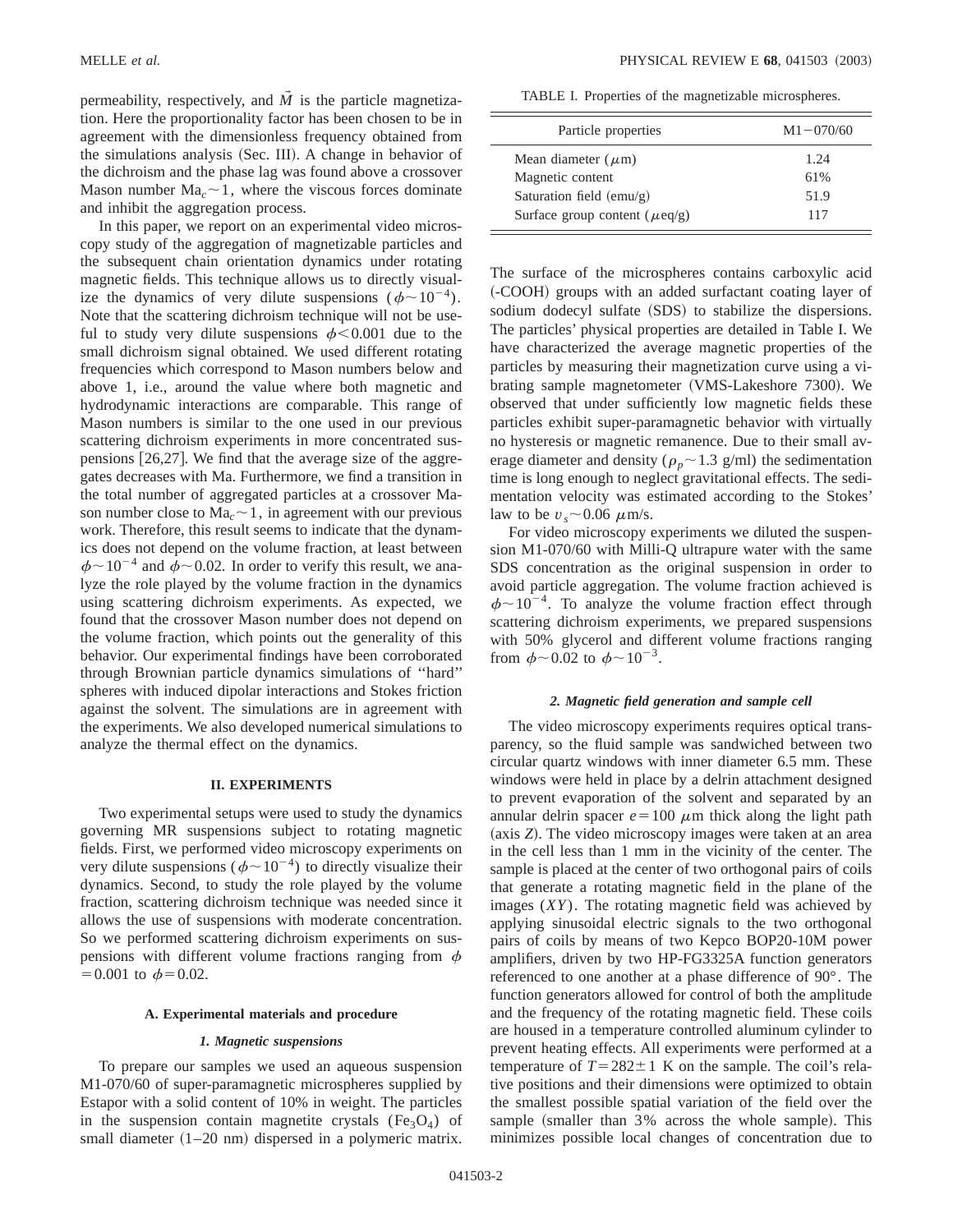TABLE II. Summary of the experimental conditions.

| Experimental conditions Video microscopy |                 | Scattering dichroism |
|------------------------------------------|-----------------|----------------------|
| Glycerol content                         | $0\%$           | 50%                  |
| Volume fraction                          | $\phi$ = 0.0001 | $\phi$ = 0.02–0.001  |
| Field strength $(kA/m)$                  | $H = 1.55$      | $H = 3.1$            |
| Field frequency (Hz)                     | $f = 0.001 - 1$ | $f = 0.001 - 15$     |
| <b>Figures</b>                           | Figs. $1-3$     | Figs. 4 and 5        |

migration of the magnetic particles under the effect of field gradients. In Table II are summarized the experimental conditions for each experiment.

### *3. Video microscopy setup and procedure*

We illuminated the top side of the sample from the direction perpendicular to the field plane using a white light source (*American Optical II-80*). To amplify the image we used a (*Navitar* 12X) zoom system composed of a 2X adapter that attaches the zoom to a charge-coupled-device (CCD) video camera (Sanyo VDC-3825), a 12X zoom, and a 2X attachment that joins the zoom to a 10X microscope objective placed close to the bottom side of the sample. This group of lenses has the advantage of combining large zoom range, high resolution, and long working distance  $(33 \text{ mm})$ . This zoom system has the capability of allowing the field of view to be altered by changing the image resolution. The resolution could be varied between 0.34 and 4.2  $\mu$ m/pixel for fields of view between 170 and 2100  $\mu$ m, respectively. The CCD camera is connected to a S-VHS VCR (Panasonic AG 1975) which records images at 30 frames/sec. We subsequently digitalized single frames of  $640\times480$  pixels with 256 gray levels on a computer at fixed time intervals depending on the field rotational frequency. To analyze the images we used IGOR Pro image-processing software from *WaveMetrics, Inc*. The images had a dark background over which the particles appear as clear areas. In the image analysis the pixel area for each aggregate was calculated by applying a gray level threshold that was kept constant for a given experiment.

A typical experimental run would begin with an homogeneous sample and then we applied the rotating magnetic field for 365 sec. Although the zoom magnification was varied for each experiment to adapt the field of view, a resolution that allowed us to see individual particles was always used. Then, the temporal evolution of the total number of aggregated particles was determined. The average rotation angle of the chains was also computed by analyzing the Hough transform of the images  $[32,33]$ .

### *4. Scattering dichroism setup and procedure*

The optical train used to measure linear dichroism consists of a He-Ne laser, a polarizer (that sets the angle for the polarization), a photoelastic modulator (set at  $\pi/4$  displacement with respect to the polarizer), and a quarter wave plate (set parallel to the polarizer). The laser beam goes through the sample cell and the transmitted light is detected by a photodiode. The signal from the photodiode is sent to a dc amplifier to recover the dc component and two phase lock-in amplifiers (Priceton Applied Research, EG&G-128A) set at once and twice the photoelastic modulator frequency. The outputs of both lock-ins and the dc amplifier output are then digitized using a 16-bit resolution *A*/*D* data acquisition board (National Instruments, PCI-MIO-16xE-10). A full description of this experimental technique can be found in Refs. [26,34]. With this optical setup we can simultaneously measure the time evolution of the dichroism  $\Delta n''(t) = n''_{\parallel}$  $-n''_1$ , i.e., the difference between the extinction of the incident light with polarization parallel and perpendicular to the long axis of the aggregates (being  $n_{\parallel} = n'_{\parallel} - i n''_{\parallel}$  the refractive index in the direction parallel to the long axis of the aggregates). We can also measure the temporal evolution of the orientation angle of the aggregates  $\theta''$ , i.e., the average angle difference between the reference angle of the optical train and the long axis of the aggregates. By comparing  $\theta''$  with the temporal evolution of the magnetic field direction, given by  $\omega t$ , we may define the phase lag between the field and the aggregates as  $\alpha(t) = \omega t - \theta''(t)$ .

The measurement procedure required, first, to set the values of frequency and amplitude of the magnetic field, second, to measure the time evolution of  $\Delta n''(t)$  and  $\theta''(t)$  until a steady state is reached,  $\Delta n_0''$  and  $\theta_0''$ , and third, to wait the time necessary for the particles to break apart and to return to their initial state. Therefore, all measurements are independent, because there is no continuous sweep in either field frequency or amplitude.

### **B. Video microscopy results**

In Fig. 1 video microscopy images show the temporal evolution of the structures induced by a magnetic field rotating clockwise with frequency  $f = 0.001$  Hz and amplitude  $H=1.55$  kA/m (Ma=0.0012). When the field is first applied  $(t=0 s)$ , a magnetic dipole is induced in each particle in the direction of the field. At this low volume fraction ( $\phi$  $\sim 10^{-4}$ ) the dipolar interaction induces particle aggregation into linear chains that follow the magnetic field direction. We have seen that the chains rotate synchronously with the field as was reported in Ref. [35]. The average chain length initially increases until it finally reaches a steady state  $[35]$ . Note that the aggregation kinetics under rotating magnetic fields is very different than the kinetics reported under unidirectional magnetic fields where power-law behavior governs the long-time aggregation regime  $[12,13]$ . Under rotating magnetic fields, the final size of the aggregates is roughly determined by the competition between the magnetic dipolar interaction and the hydrodynamic forces on the chains  $[36]$ . We observe that rotating chains undergo a process of dynamic chain growth and fragmentation that has a frequency twice that of the field frequency as was reported in Ref. [35].

We would like to emphasize that lateral aggregation of chains has not been observed at the low volume fractions reported in the video microscopy experiments as occur in unidirectional magnetic fields [9]. In the case of rotating fields, we have observed partial overlapping of chains at low rotational frequencies. This phenomenon is originated by a different mechanism than the lateral aggregation of chains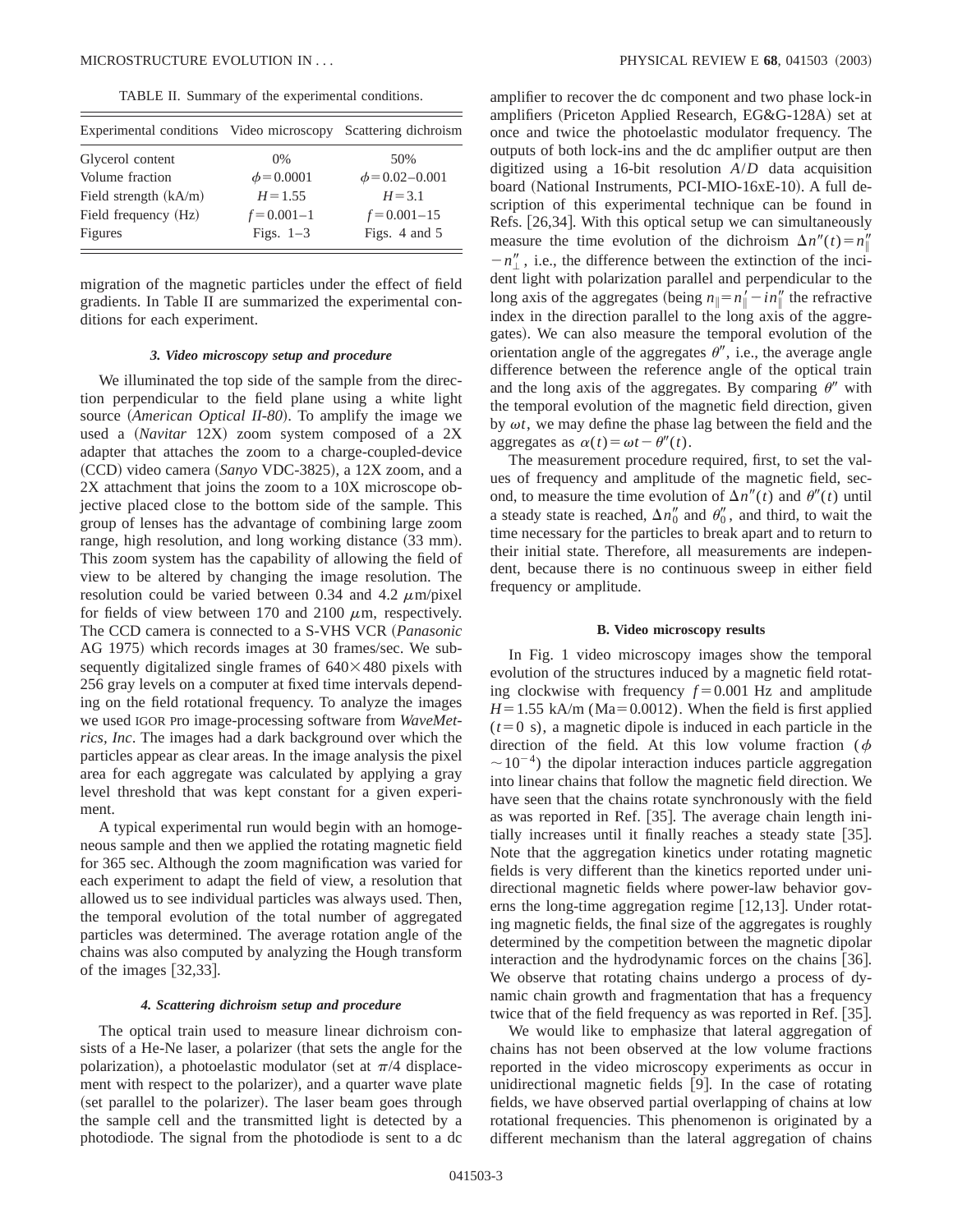

FIG. 1. Video microscopy images at different times showing the structures induced by a magnetic field rotating clockwise with frequency  $f = 0.001$ Hz and amplitude  $H = 1.55$ kA/m. Field of view:  $58 \times 43 \mu$ m<sup>2</sup>; suspensions with  $\phi \sim 10^{-4}$ .

under unidirectional fields since it is due to contact of close neighboring chains during their rotation when the distance between their centers is smaller than the average length of the chains. We observe that partial overlapping of chains always occurs in the plane perpendicular to the image since in this configuration the structure formed by two overlapping chains presents smaller inertia moment and is able to easily follow the field. Two dimensional sheets (several particles thick) aligned in the plane of the field were reported by Martin *et al.*  $[21,25,37]$  for high volume fraction suspensions under high-frequency rotating fields.

In the limit of low rotational frequencies, and for this low value of the magnetic field, aggregation and fragmentation processes are continuously observed between neighboring chains. Chains approach each other and, for a short time, they keep attached together by their ends and rotate as one. The phase lag of the longer formed chain respect to the field direction increases compared to the phase lag of the shorter chains. Hydrodynamic forces on the chains cause them to break up into smaller segments in order to remain oriented with the field (see Fig. 1), so finally the long chain breaks into shorter ones. The breakup process of a chain induced when a magnetic field of frequency  $f = 0.01$  Hz is applied can be qualitatively explained as follows (see Fig. 2). First, the chain deforms slightly from the straight configuration  $[Fig. 2(a)],$  later it develops a clearer *S* shape whose ends are aligned in the field direction  $[Fig. 2(b)]$ . Finally, the chain breaks up in two or more shorter structures [Fig.  $2(c)$ ] which can follow the field rotation more easily. Theoretical chain models developed for the case of electrorheological (ER) suspensions subject to a simple shear flow in the direction perpendicular to the field  $\lceil 38 \rceil$  and for MR suspensions subject to rotating fields [36] qualitatively account for the observed *S* shape. Similar behavior has been observed also in magnetic microdroplets under rotating magnetic fields [29]. Thus, at long times, the average length shows strong temporal fluctuations which may be attributed to interchange of particles between chains in the fragmentation and aggregation process  $\lceil 35 \rceil$ .

In Fig. 3 video microscopy images show the behavior of the structures induced for different rotational frequencies. All the images have been recorded after applying the field during  $t=300$  s. We can see that the length of the induced aggregates, *L*, decreases when increasing the frequency. The same behavior  $L \propto \text{Ma}^{-1/2}$  is also obtained for a chain model in the case of rotating magnetic fields [35,36]. However, for Ma  $\geqslant$ Ma<sub>c</sub> $\sim$ 1, this low amplitude magnetic field is not strong enough for the structures to remain aligned in the field direction. Hence, at high frequencies  $(f=1$  Hz in Fig. 3, which corresponds to  $Ma=1.2$ ) even two particle chains may break apart, therefore increasing the number of isolated particles; moreover, other more isotropic structures appear, as for example disklike structures formed by 3–5 particles. Similar



FIG. 2. Details of the *S* shape (reversed in this case) developed by one chain just before the breakup. The field rotates counterclockwise with frequency  $f = 0.01$ Hz (Ma=0.012). Field of view: 14.4  $\times$ 14.2 $\mu$ m<sup>2</sup>; suspensions with  $\phi$  ~ 10<sup>-4</sup>.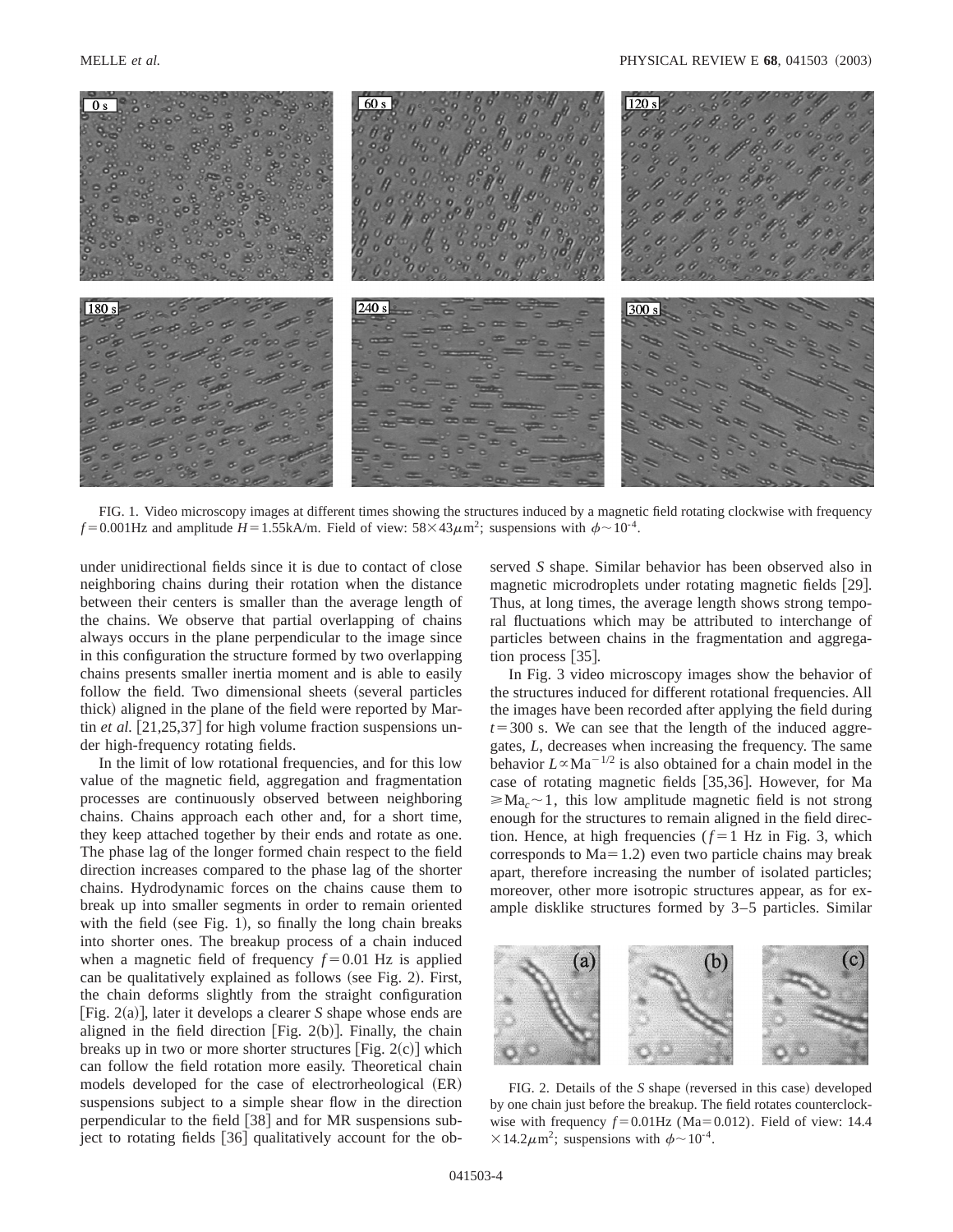

structures were found for ER fluids subjected to highfrequency rotating fields [39]. Therefore the total number of aggregated particles should decrease when increasing Mason number. In Fig.  $3$  (on the right) we see the dependence of the normalized total number of aggregated particles with Mason number, which shows the expected behavior, in agreement with our previous work  $[27]$ . A deeper insight in the behavior of  $N_a$  (see Fig. 3) reveals that the crossover Mason number seems to be shifted to values lower than 1. We should say at this point that the criteria we followed to compute Ma*<sup>c</sup>* is to consider the value at which a change in behavior is observed. Usually, this change is not abrupt but occurs in a range of values, therefore a precise determination of Ma*<sup>c</sup>* cannot be made without some ambiguity. A possible responsible mechanism for the shift observed on Ma*<sup>c</sup>* to smaller values is the formation of small structures displayed in the direction perpendicular to the image plane at high rotating frequencies (close to  $Ma \approx 1$ ). From the image analysis, this fact leads to a decrease of the normalized total number of aggregated particles, and therefore it could explain the mentioned curve

shift.

FIG. 3. (left) Video microscopy images at time $=300$  sec showing the structures induced in the suspension at different rotational frequencies ranging from *f*  $=0.001$  Hz (Ma $=0.0012$ ) to *f*  $=1$  Hz (Ma=1.2). Field of view: 58×43  $\mu$ m<sup>2</sup>; suspensions with  $\phi$  $\sim$  10<sup>-4</sup> (right). Variation of the normalized total number of aggregated particles with Ma.

In summary, we have seen that the behavior of the very dilute MR suspensions is the same as found in our previous work on more concentrated suspensions, that is, there is a crossover Mason number ( $Ma<sub>c</sub> \sim 1$ ) above which the rotation of the field prevents the particle aggregation process into chains from taking place, and other more isotropic structures appear. This result seems to indicate that this scenario is basically independent of the volume fraction.

## **C. Scattering dichroism results**

In Fig. 4 we plot the variation of the dichroism (left) and the phase lag (right) with rotational frequency for decreasing values of  $\phi$ . We see, in agreement with our previous works for larger  $\phi$  [26,27], that dichroism shows two distinct regions for frequencies below and above a crossover frequency  $f_c$ . Below this crossover frequency, the dichroism is essentially independent of frequency. However, once this frequency is surpassed, the dichroism strongly decreases with frequency following a power-law behavior with an exponent  $-1$ . The phase lag also show two different responses de-



FIG. 4. Variation of the steady dichroism  $(\text{left})$  and of the steady phase lag  $(\text{right})$  with rotational frequency. Suspensions with 50% glycerol content,  $0.001 < \phi < 0.02$ ; field amplitude *H*  $=3.1$  kA/m.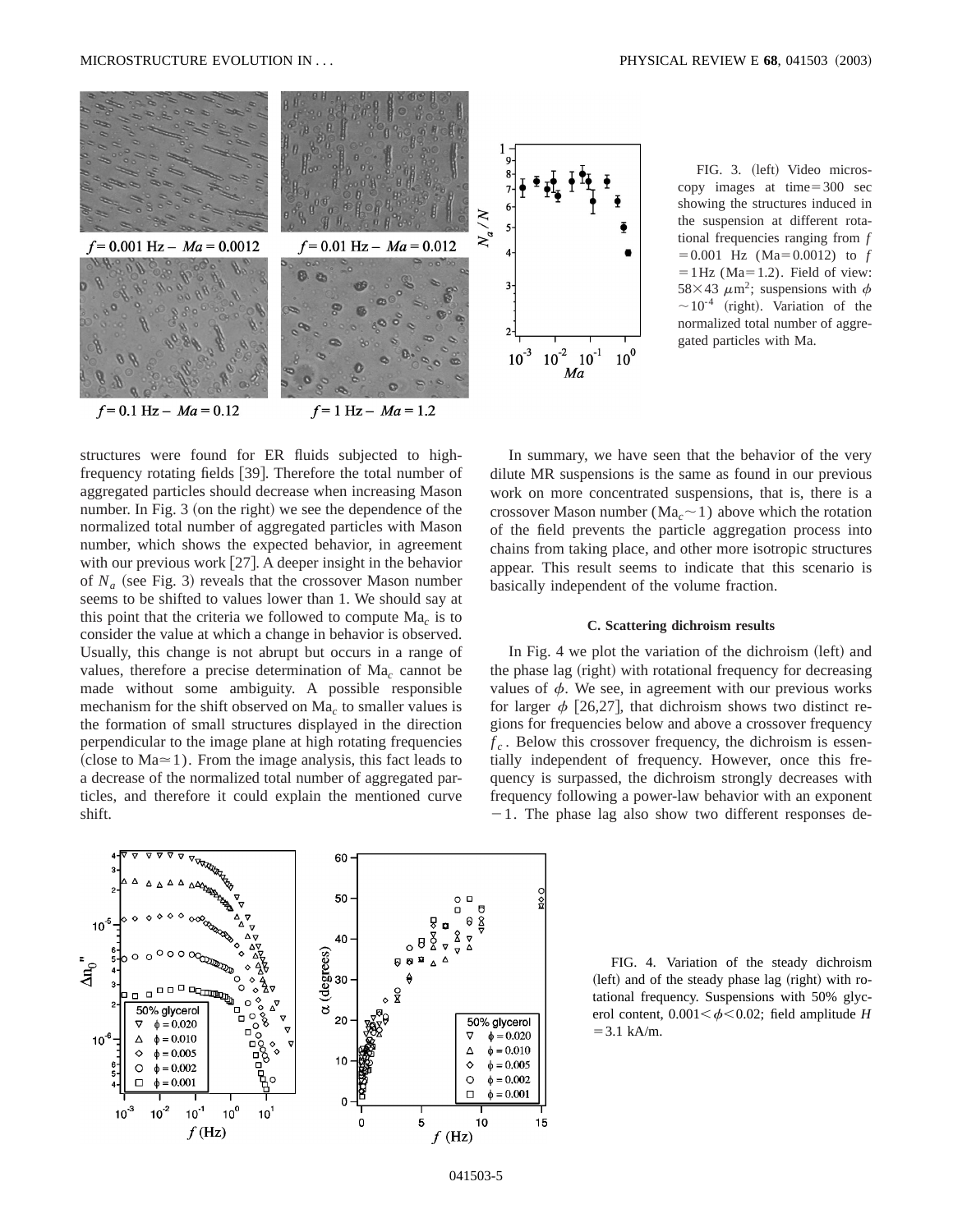

FIG. 5. Steady dichroism normalized with the dichroism at low frequencies vs Mason number (open symbols). Average dichroism at low frequencies vs the volume fraction (inset). Suspensions with 50% glycerol content,  $0.001 < \phi < 0.02$ ; field amplitude  $H = 3.1$ kA/m. For comparison, the normalized total number of aggregated particles corresponding to the video microscopy experiments has also been included (dots).

pending on the magnitude of frequency. At low frequencies  $(\text{below } f_c)$  the phase difference grows very quickly, while at high frequencies the increase of the phase lag is relatively slow. For frequencies larger than the crossover frequency, fewer and shorter chains survive, and so the contribution to the total dichroism and average phase lag is due to the few small chains that still remain. These small chains lag behind the magnetic field with larger phase angles since they are close to breaking apart.

As expected, the value of the dichroism at very low frequencies is different for different volume fractions since the number of particles in the measured area changes with the volume fraction. If we calculate the average value of the dichroism at low frequencies, where the dichroism remains constant,  $\Delta n_0''(f \rightarrow 0)$ , we observe that this value is proportional to the volume fraction (see inset in Fig.  $5$ ). This linear dependence of the volume fraction with the dichroism is due to the fact that for these low frequencies most of the particles are aggregated into chains.

In Fig. 5 we plot the dichroism normalized with the average dichroism measured at low frequencies,  $[\Delta n_0'']/[\Delta n_0''(f)]$  $\rightarrow$ 0)], versus Mason number. We can see a nice collapse of the curves for different volume fractions onto a master curve, and it is also apparent that the crossover Mason number does not change with the volume fraction. Therefore it is expected that at lower  $\phi$  values the physical response of the system is similar. For comparison purposes we have also included in Fig. 5 the video microscopy results showed previously in Fig. 3. We see that both experiments roughly present the same behavior. Furthermore, a significant broadening of the transition around the crossover Mason number as the volume fraction increases is observed, which could be observed at the left part of Fig. 4. At low volume fractions the rupture of the dimers leads to the abrupt change in dichroism behavior. However, at high volume fractions the mean distance between chains can be very small, so before the dimers break apart, they have a higher probability to join together with neighboring dimers forming more isotropic structures. Therefore, the collision of dimers around the crossover Mason number may lead to a broadening of the transition. Although it is not plotted here, a nice collapse of the curves corresponding to the phase lag is also found.

### **III. NUMERICAL SIMULATIONS AND DISCUSSION**

# **A. Equations of motion**

A complete algorithm to simulate MR fluids would include Brownian motion, multipolar magnetic interaction forces between the particles, local field corrections to the applied field, hydrodynamic friction forces (lubrication and long range), excluded-volume repulsive forces, and so on. However, our approach has been to consider only those contributions which we believe are essential to capture the physics of the problem. Therefore, in order to interpret the experimental results, we developed two-dimensional (2D) Brownian particle simulations of ''hard'' spheres with induced dipolar interactions and Stokes friction against the solvent. Similar approaches have been previously used  $[25,40-$ 42]. We consider a monodisperse suspension of *N* spherical particles of diameter  $2a$  suspended in a fluid of viscosity  $\eta$ and subjected to a rotating magnetic field of amplitude *H* and angular frequency  $\omega$ . Taking into account that the aggregation takes place in the plane of the magnetic field rotation [17], we simplified our calculation by developing  $2D \sin \theta$ lations in this plane. Two fundamental length scales characterize the formation of chains. The first one is the so-called "thermomagnetic distance"  $R_1$ , which is the distance at which the magnetic energy corresponding to the dipolar interaction between two particles aligned in the field direction and with parallel dipole moments equals the thermal fluctuation energy. This length scale turns out to be  $R_1 = 2a\lambda^{1/3}$ , where  $\lambda$  is a dimensionless parameter calculated as the ratio between magnetic and thermal energies,

$$
\lambda = \frac{W_m}{k_B T} = \frac{\mu_0 \mu_s m^2}{16 \pi a^3 k_B T},
$$
\n(3.1)

where  $m = (4\pi/3)a^3M$  with *M* the particle magnetization,  $k_B$ is the Boltzmann constant, and *T* is the temperature. The physical meaning of  $R_1$  is that particles that are separated by a distance larger than  $R_1$  do not "feel" the magnetic interaction due to each other, because the energy of thermal fluctuations is larger than the dipolar interaction energy. The second length scale is the average initial interparticle distance, which can be estimated as  $\overline{R}_0 \sim 2a/\phi^{1/3}$  [13]. Actually, the values of  $\lambda$  that correspond to the experimental results reported here are  $\lambda$  = 213 for the video microscopy experiments with very dilute suspensions and  $\lambda$  = 75 for the scat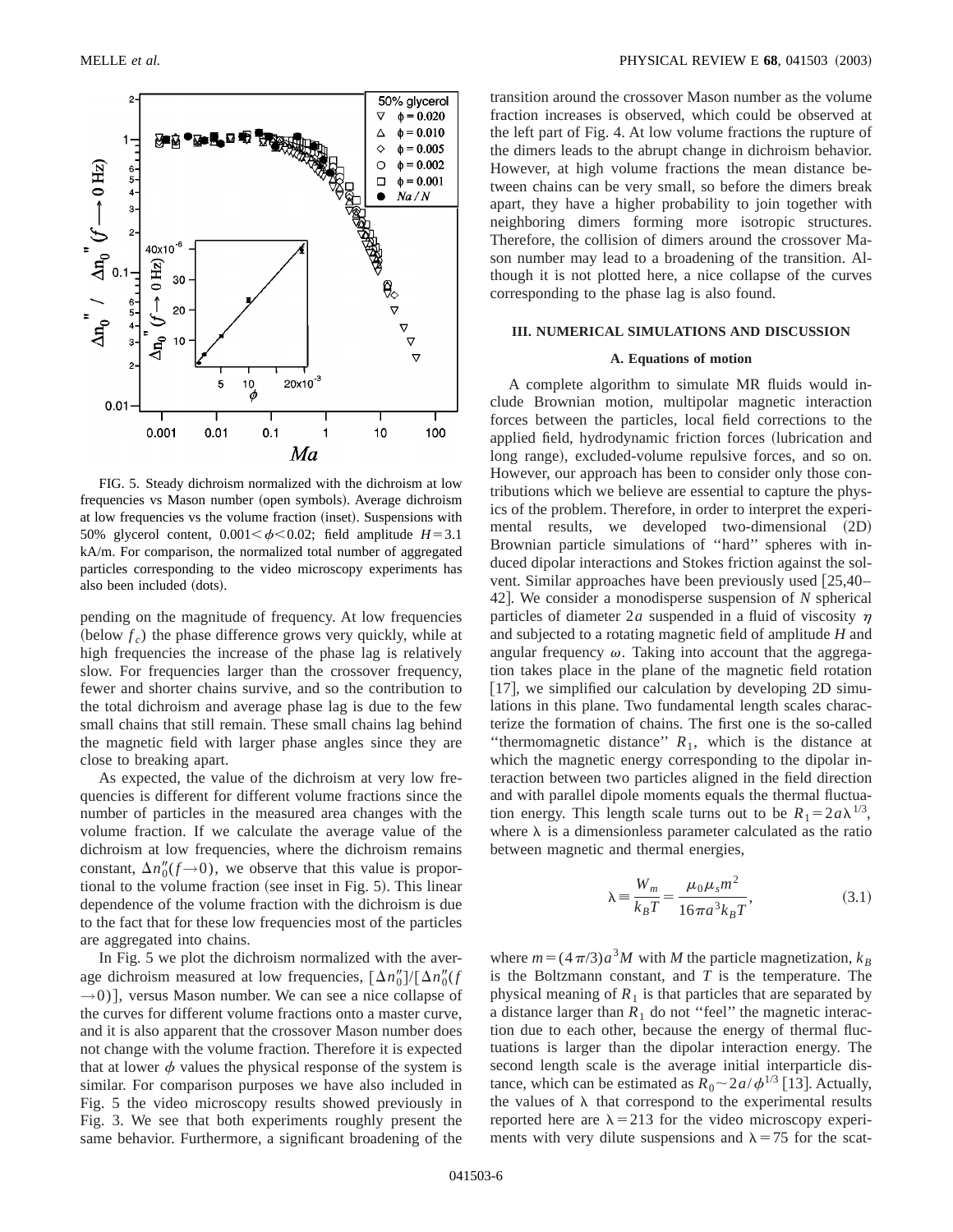tering dichroism experiments with more concentrated suspensions. In these experiments, since  $R_1$  is typically  $4 \le R_1$  $\leq 7.5$ , and  $R_0$  is in the range  $4 \leq R_0 \leq 20$ , we will include the Brownian motion of the particles on the evolution of the structures. As a first approximation, we will neglect hydrodynamic interaction, and the only solvent effect that we will consider is the viscous force represented as a Stokes force acting on each particle. We can typically neglect the inertial term in the equation of motion because the viscous drag term dominates. Therefore, the equation of motion for the *i* particle will contain the sum of the following forces  $[25]$ :

$$
\frac{d\vec{r}_i}{dt} = \frac{1}{\gamma} \sum_{j \neq i} \vec{F}_d(\vec{r}_{ij}) + \frac{1}{\gamma} \sum_{j \neq i} \vec{F}_r(r_{ij}) + \vec{F}_B, \qquad (3.2)
$$

where  $\vec{r}_i$  is the position of the *i* particle,  $\vec{F}_d$  is the magnetic force,  $\tilde{F}_r$  is the repulsive force, and  $\tilde{F}_B$  is the Brownian force. Moreover  $\gamma = 6\pi \eta a$  is the friction coefficient and  $\vec{r}_{ij}$ is the vector between the centers of mass of particles  $i$  and  $\hat{j}$ . The dipolar force over particle *i* will be the sum of the dipole-dipole forces exerted by all of the other particles. The dipole-dipole force between particles *i* and *j* is given by

$$
\vec{F}_d(\vec{r}_{ij}) = \frac{3\mu_0\mu_s m^2}{4\pi r_{ij}^4} \{ [1 - 5(\hat{m}\cdot\hat{r}_{ij})^2]\hat{r}_{ij} + 2(\hat{m}\cdot\hat{r}_{ij})\hat{m} \},
$$
\n(3.3)

where we take  $\overline{m}$  to be aligned always with the field direction. Note that as we are using one-particle Stokes' hydrodynamics, a repulsive force  $\vec{F}_r$  must be included to avoid particles from overlapping. This force is calculated from Ref.  $[43]$ :

$$
\vec{F}_r(r_{ij}) = A \frac{3\mu_0 \mu_s m^2}{4\pi (2a)^4} \exp[-B(r_{ij}/(2a) - 1)]\hat{r}_{ij},
$$
\n(3.4)

where we set  $A=2$  and  $B=10$ , so that for two particles that are in mechanical contact the repulsive force exactly balances the attractive dipolar magnetic interaction. Similar repulsive forces have been used in previous works  $[21,43]$ . The Brownian force  $F_B$  is a stochastic force with zero mean,  $\langle \vec{F}_B(t) \rangle = 0$ , and  $\delta$  correlated,  $\langle F_B(t)F_B(0) \rangle = 2D\delta(t)$ , where *D* is the translational diffusion coefficient *D*  $=k_B T/\gamma$ . As usual [1,21,44], we can make the particle evolution equation  $(3.2)$  dimensionless, using the particle diameter 2*a* as length scale, so that  $r' = r/(2a)$ , and a time scale  $\tau=12^2\eta/(\mu_0\mu_sM^2)$ , such that  $t'=t/\tau$ . This temporal scale leads to a dimensionless rotational frequency equal to  $\Omega$  $\equiv \omega \tau$ . This dimensionless frequency is the well-known Mason number with the definition used in Eq. (1.1),  $\Omega = Ma$ .

### **B. Simulation procedure**

According to the experimental analysis, we have used only two control parameters, the Mason number Ma and the particle volume fraction  $\phi$ . The simulations being 2D, we have set the initial average interparticle distance so that it corresponds to the volume fraction in the experiment with the different suspensions.

The numerical integrations have been performed using a time step of 0.005, which has proved to be small enough to avoid significant overlapping errors when the particles come into close contact. We have developed simulations using 400 and 100 particles, and the simulations are carried out in a square box of the proper size to adjust the initial average interparticle distance. Periodic boundary conditions were applied. The particles are set initially at random positions avoiding overlapping, and all of the results reported here are statistical averages over different realizations corresponding to different initial spatial distributions of the particles, typically ten runs. Each simulation is run long enough for the steady state to be reached, and then the quantities to be compared with the experimental results are averaged during the last period of rotation of the field.

The comparison between experimental and simulation results deserves some comments. First, the chains are recognized by means of a criterion according to which two particles are aggregated when the distance between their respective centers of mass is smaller than 1.1 times the particle diameter. Second, using Mie's theory for light scattering by nonspherical objects, we can estimate the scattering dichroism generated from a chain *j* formed by  $N_i$  particles in the forward direction ( $\varphi=0$ ). Actually the scattering dichroism is proportional to the number of particles in the chain, *N<sub>i</sub>*. Assuming that the scattering dichroism produced from a set of chains is the incoherent sum of the scattering dichroism produced by each chain, the total dichroism is proportional to the total number of aggregated particles,  $N_a$ . Hence, we will compare the experimental value of the scattering dichroism with the value of  $N_a$  obtained in the simulations computed as

$$
N_a \equiv \sum_j \ N_j \,, \tag{3.5}
$$

where the sum is performed for *j* such that  $N_i > 1$ . We have computed the dimensionless average chain length (average number of particles in a chain)  $L$  in the usual way, i.e., if a chain labeled as  $j$  is formed by  $N_j$  particles, then

$$
L = \frac{\sum_{j} N_j}{\sum_{j} 1}.
$$
 (3.6)

The phase lag of a given chain  $(\alpha_i)$  is the angular difference between the orientation of the magnetic field and the unit vector parallel to the long axis of the chain. For quasilinear chains, we have determined the chain orientation vector by calculating the eigenvalues of the chains' inertia tensor,  $I_j^{max}$ ,  $I_j^{min}$ . Then, the eigenvector corresponding to  $I_j^{min}$ gives the orientation of the long axis of the chain.

The computations described so far consider straight chains and, obviously, do not take into account the shape of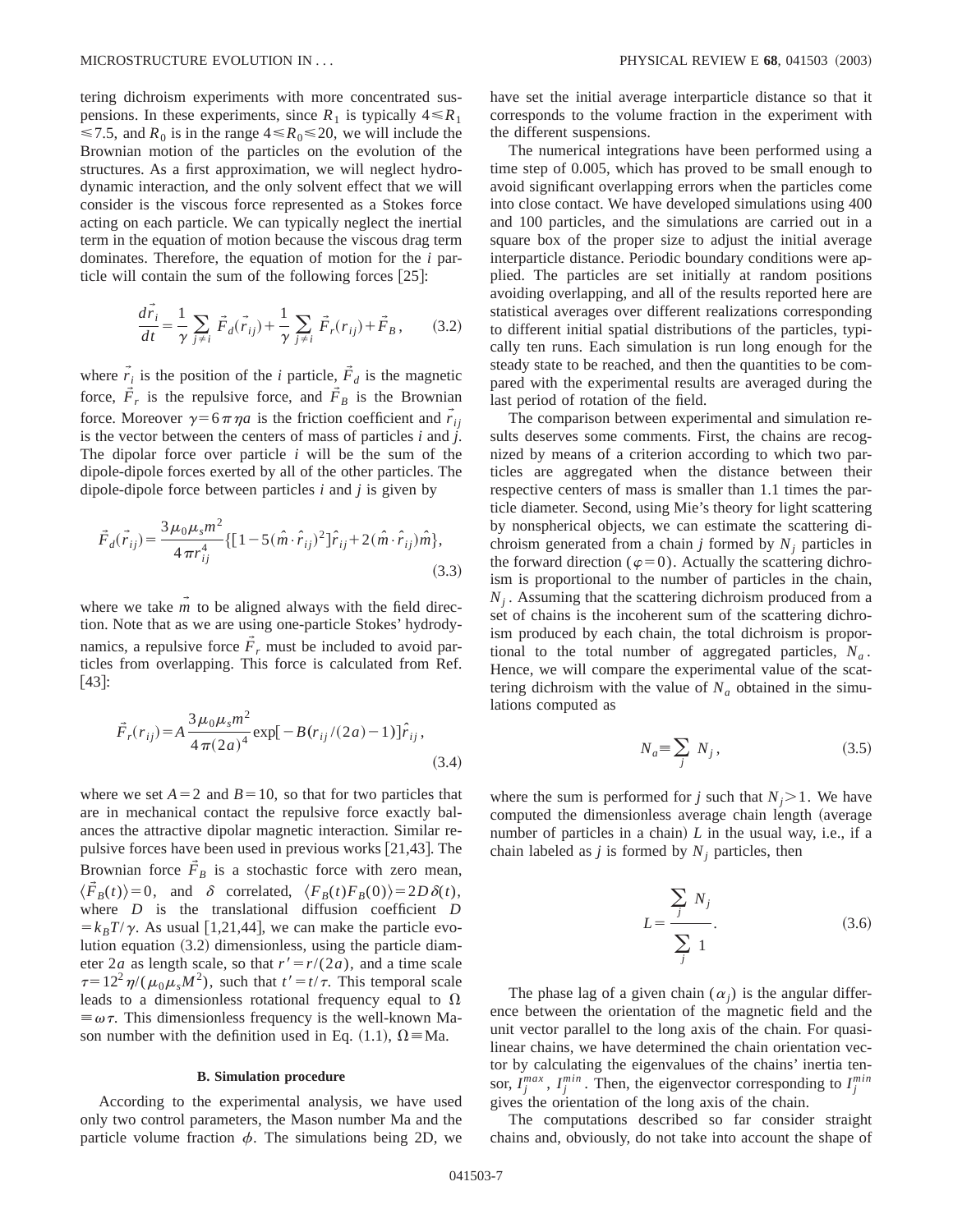

FIG. 6. Particle position in the *XY* plane at an arbitrary time for different dimensionless rotating frequencies or Mason numbers.

the clusters. However, video microscopy results show that very long chains deviate significantly from straight lines, and, moreover, at high frequencies smaller and more isotropic clusters may appear. To assess the effect of these chain form anomalies in our simulations results, we calculated the same quantities,  $L$  and  $N_a$ , using a weight function that takes into account the shape of the cluster. Actually we used  $W_i$  $=N_j s_j$ , where  $s_j$  is a shape factor with value 1 for the case of a straight chain, and 0 for a symmetric cluster,

$$
s_j = \frac{(I_j^{max})^{1/2} - (I_j^{min})^{1/2}}{(I_j^{max})^{1/2} + (I_j^{min})^{1/2}}.
$$
\n(3.7)

We did not observe appreciable changes in the simulations results using this shape correction. Therefore, we present here the results corresponding to the case without the shape factor.

#### **C. Simulation results**

### *1. Very dilute suspension*

We have studied the dynamics of very dilute suspensions with the conditions of the microscopy experiments, i.e., volume fraction of particles ( $\phi=10^{-4}$ ) which corresponds to an initial average separation between particles equal to  $R_0/(2a) \sim 16$ . The particle diameter is  $2a=1.24 \mu$ m, the magnetization is  $M=2.82$  kA/m (for  $H=1.55$  kA/m), and the viscosity of the solvent (water, in this case) at  $10 \degree C$  is  $\eta$ =1.307×10<sup>-3</sup>Pa s. Using these values we obtain a time scale equal to  $\tau=0.019$  s and  $\lambda=213$ . We numerically solved Eq.  $(3.2)$  for a system with  $N=400$  magnetic particles. For each dimensionless rotational frequency  $\Omega$  or Mason number Ma, we calculate the total number of aggregated particles,  $N_a$ , and the average length  $L$ .

In Fig. 6 we plot the particle positions in the  $(X, Y)$  plane for different dimensionless frequencies at an arbitrary time. Several qualitative observations can be made in Fig. 6. First, the size of the structures becomes smaller as the rotational frequency increases. Second, at high Ma, the tendency to form chains aligned with the field is not clearly apparent, and



FIG. 7. Distribution of lengths  $N_i$  (left) and phase lags  $\alpha_i$  (right) at the same arbitrary time of Fig. 6 at a Mason number  $Ma=1.6$ (solid line) and  $Ma=0.3$  (dotted line).

more isotropic clusters appear to be preferred; moreover, a higher number of isolated particles appears. We plot in Fig. 7 the distribution of lengths  $N_i$  and phase lags  $\alpha_i$  corresponding to the images shown in Fig. 6 at two different Mason numbers. At low Mason numbers  $Ma=0.3$ , the distribution of  $N_i$  presents a maximum placed around  $N_i \sim 3$  while the phase lag follows a narrow distribution around  $\alpha_i \sim 5^\circ$ . On the other hand, at high Mason numbers  $Ma=1.6$ , the maximum of the distribution of  $N_i$  is set at  $N_i=1$ , which means that there are many isolated particles in the suspension, being responsible to the decrease of the total number of aggregated particles,  $N_a$ . At this high Mason number, a broader distribution of  $\alpha_i$  appears, and the maximum shifts to higher values.

Some of these observations can be made more quantitative by studying the average chain length. The dimensionless average chain length *L* versus Ma in a log-log plot is shown in Fig. 8(a). The average chain length follows a power-law behavior with an exponent approximately equal to  $-0.5$ . This behavior agrees well with the one predicted by the chain model developed for ER fluids subject to steady shear flows [38], and for MR suspensions subject to rotating fields [36]. Figure  $8(b)$  shows the total number of aggregated particles,  $N_a$ , versus Ma in a log-log plot. Two different regions appear, in agreement with the experimental results. First, there is a plateau zone at low Ma, in which  $N_a$  varies very little with Ma. Second, a strongly decreasing response appears for Ma $\geq 1$ , with an apparent exponent close to  $-1$ , although the region in which this power-law behavior could be studied in the simulations is rather small.

The picture that emerges from these results is the following: the average chain length decreases monotonously with



FIG. 8. (a) Average length *L* and (b) normalized total number of aggregated particles  $N_a$  vs Mason number. Suspension with  $\phi$  $\sim$  10<sup>-4</sup>.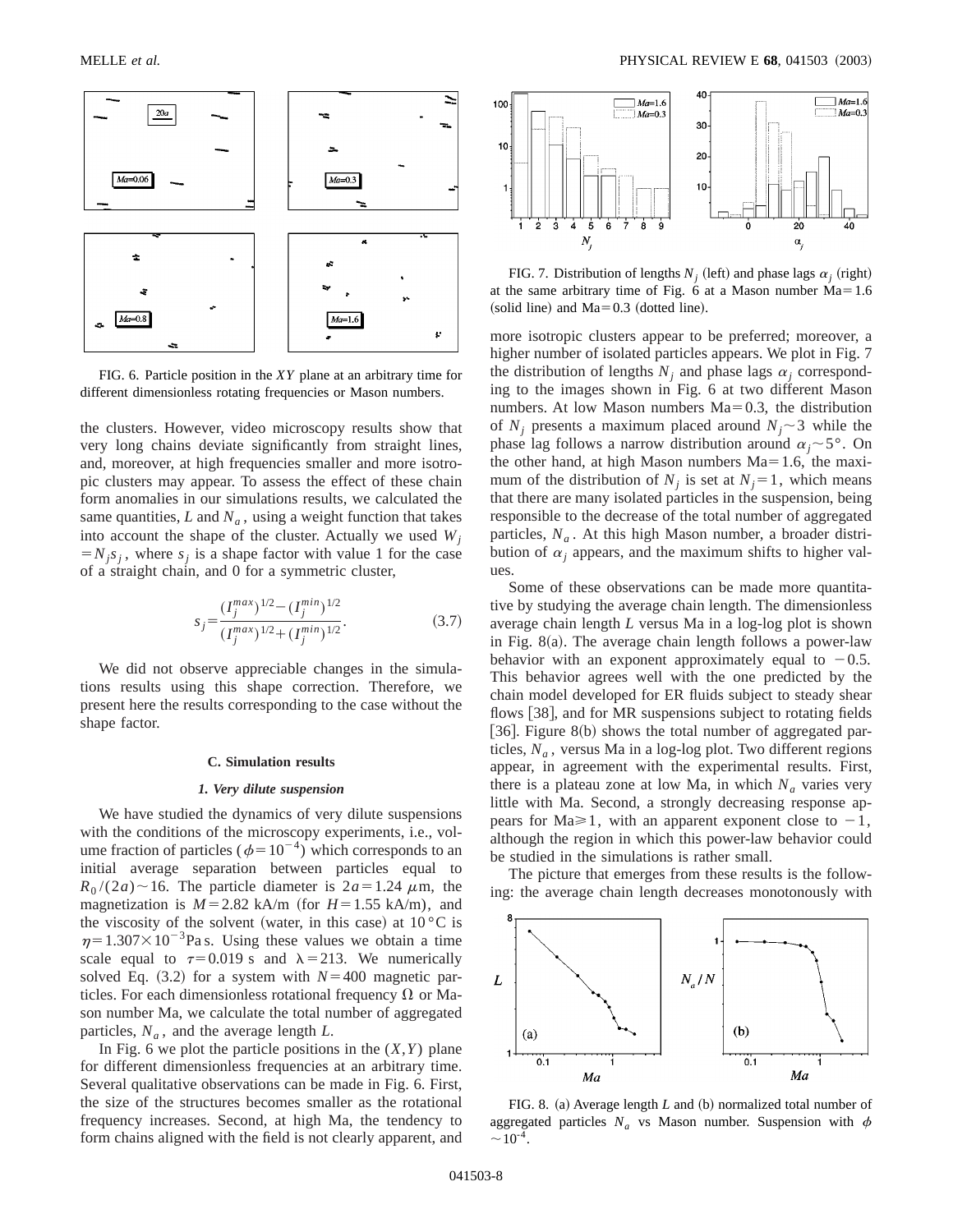

FIG. 9. Normalized total number of aggregated particles vs Mason number at different volume fractions  $(0.001 \le \phi \le 0.02)$ .

Ma; however, at low Ma, this decrease in length does not show up in the number of aggregated particles, because almost all particles are aggregated although the chains that are stable become shorter as Ma increases. At  $Ma<sub>c</sub> \sim 1$ , the average chain length is approximately 2 [see Fig. 8(a)], which is, obviously, the smallest chain that can be formed. Therefore, at  $Ma > 1$ , chains formed by two particles become unstable, and, consequently, the total number of aggregated particles starts to decrease.

# *2. Volume fraction dependence*

In this section we described the simulation results which analyze the dynamics of MR suspensions under rotating fields in the conditions of the dichroism experiments, i.e., at different volume fractions, between  $\phi$ =0.02–0.001. The particle diameter is  $2a=0.9 \mu$ m, the magnetization is *M*  $=$  2.72 kA/m, (for  $H=3.1$  kA/m) and the viscosity of the solvent (water-glycerol at 50%) at  $10^{\circ}$ C is  $\eta=9.2$  $\times 10^{-3}$  Pa s. Using these values we obtain a time scale equal to  $\tau=0.14$  s and the parameter  $\lambda=75$ . We used the initial average separation between particles corresponding to the volume fractions used in the experiments,  $R_0/(2a) \sim 4-10$ . We numerically solved Eq.  $(3.2)$  for a system with  $N=100$ particles. In order to compare with the experimental results, for each Mason number, we calculate the total number of aggregated particles,  $N_a$ . Figure 9 shows the normalized total number of aggregated particles versus Ma at different volume fractions. It can be clearly seen in this figure how all those curves follow the same behavior. This result confirms that the crossover Mason number does not change with the volume fraction. Therefore, we can conclude that the dynamics of MR suspensions under rotating fields does not show an appreciable change with the volume fraction.



FIG. 10. (left) Normalized total number of aggregated particles,  $N_a$ , vs Mason number at different  $\lambda$ : the error bars have only been included for  $\lambda = 25,100,1000$  (for clarity) (right). Crossover Mason number Ma<sub>c</sub> as a function of  $\lambda$ .

## *3. Thermal effect*

In our previous works, we used athermal particle dynamics simulations to interpret similar behaviors. Here, since the average initial distance between particles  $R_0$  is larger than the "thermomagnetic distance"  $R_1$ , we included thermal fluctuations in order to carry out the simulations. However, we have not found any relevant effect in the final state of the system induced by the thermal fluctuations, at least in the analyzed magnitudes; in particular, the number of aggregated particles. In principle, it should be expected that thermal fluctuations might shift the crossover Mason number to a lower value. This hypothesis is reasonable since, roughly speaking, thermal fluctuations avoid the particle aggregation. Then, a lower hydrodynamic force could be required in order to inhibit the aggregation process since, both interactions, the hydrodynamic force and thermal fluctuations, act in the same direction. In order to check this interpretation we have developed simulations at different  $\lambda$  values using a volume fraction of  $\phi$ =0.02. We plot in Fig. 10 (left) the normalized total number of aggregated particles versus Ma at different  $\lambda$ values. It can be seen in this figure how at  $\lambda$  values higher than approximately 50 the curves follow the same behavior, that is, the shape and the crossover Mason number remain almost constant. However, for lower  $\lambda$  values the crossover Mason number begins to shift to lower values and the shape of the curves changes. From these curves we calculate the crossover Mason number as each  $\lambda$  value. To compute the  $Ma<sub>c</sub>$  at each  $\lambda$  we consider the value of the Mason number at which the total number of aggregated particles decreases by 15% from its maximum value. We show in Fig.  $10$  (right) the Ma<sub>c</sub> versus  $\lambda$ . Two different behaviors appear. First, there is a plateau zone at high  $\lambda$  in which Ma<sub>c</sub> does not change. In this region the thermal fluctuations could be neglected in order to interpret the dynamics of MR suspensions under rotating fields. Second, a strongly decreasing dependence appears for  $\lambda$  < 50. These results indicate that for low values of  $\lambda$  (approximately 50), thermal fluctuations become relevant in the dynamics of MR suspensions under rotating fields.

### **IV. CONCLUSIONS**

The purpose of this work was to study the spatiotemporal evolution of the induced structures in very dilute polarizable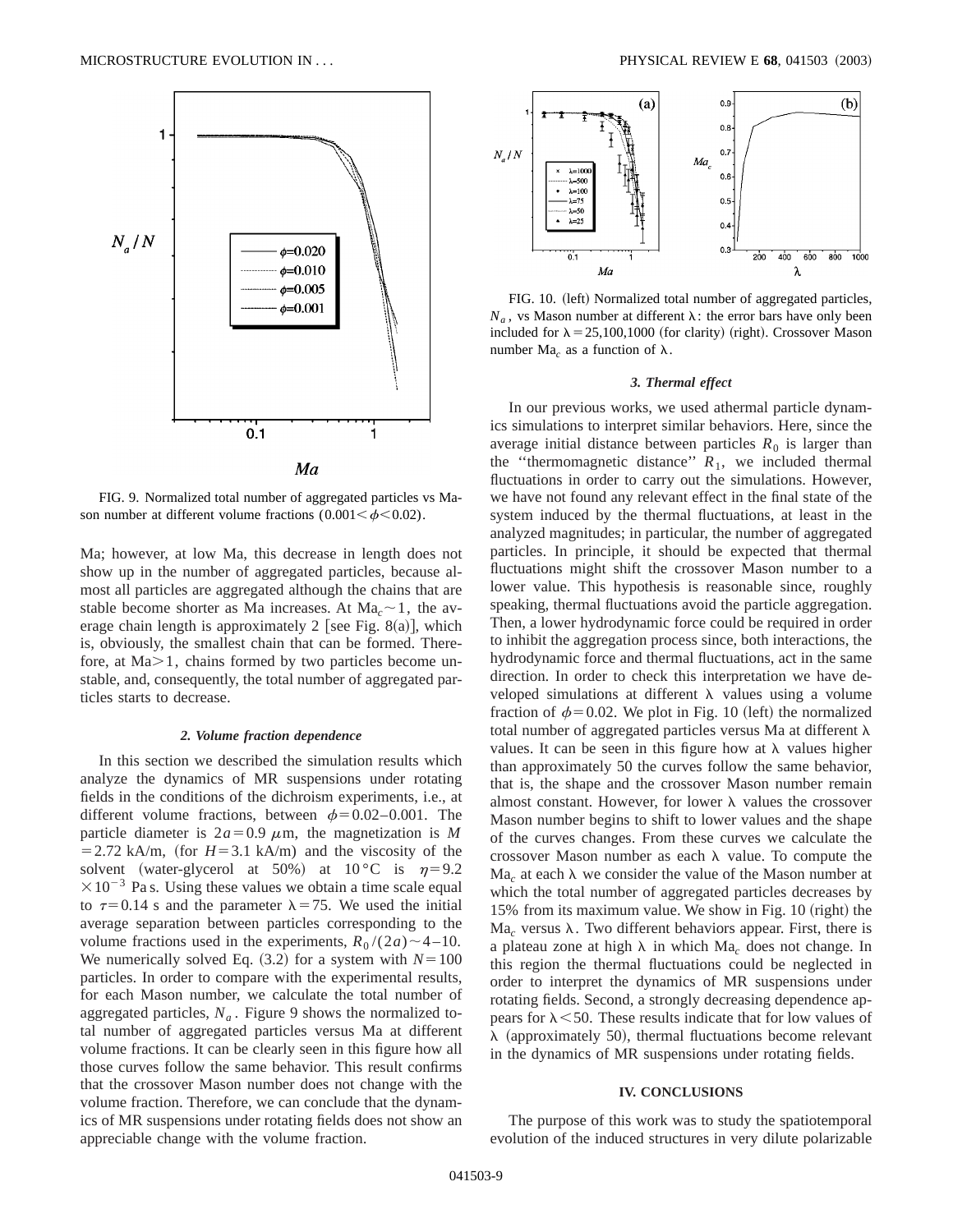colloidal suspensions subject to rotating magnetic fields by means of video microscopy experiments. This technique us allows us to directly visualize the dynamics and needs of very dilute suspensions ( $\phi \sim 10^{-4}$ ). The average chain length decreases when increasing frequency. We also found that there is a crossover Mason number above which the rotation of the field prevents the particle aggregation to form chains. Therefore, at these high Mason numbers, more isotropic clusters and isolated particles appear. The same behavior was also found in previous scattering dichroism experiments on more concentrated suspensions.

In order to study the role played by the volume fraction, we carried out scattering dichroism experiments in suspensions with low concentration ( $\phi \sim 0.001-0.02$ ). Dichroism shows two distinct regions, above and below Ma*<sup>c</sup>* . The crossover Mason number does not depend on the volume fraction which points out the generality of this behavior. We can conclude that the results obtained here (the Mason number governs the dynamics of chain rotation, the limits to the rotational dynamics come from both the mechanical instability of the chains due to shear and the formation of more isotropic structures) can be extrapolated to higher volume fractions, provided they are below a threshold volume fraction above which sheetlike structures will form  $[21]$ .

Thermal particle dynamics simulations are also reported, showing good agreement with the experiments. We theoretically analyzed the thermal effect on the dynamics observing a decrease of the crossover Mason number for  $\lambda$  < 50.

# **ACKNOWLEDGMENTS**

This research was partially supported by the DGICYT Project No. BFM2000-0019. We gratefully acknowledge T. Madrid for developing software to improve image quality and to calculate the Hough transform. We also thank James E. Martin for fruitful discussions.

- [1] R.G. Larson, *The Structure and Rheology of Complex Fluids* (Oxford University Press, New York, 1999), Chap. 8.
- [2] J. Carlson, D. Catanzarite, and K.S. Clair, Int. J. Mod. Phys. B **10**, 2857 (1996).
- [3] Proceedings of the Eighth International Conference on Elec*trorheological Fluids and Magnetorheological Suspensions*, edited by G. Bossis (World Scientific, Singapore, 2002), pp. 1–328.
- [4] A.S. Lübbe, C. Bergemann, J. Brock, and D.G. McClure, J. Magn. Magn. Mater. 194, 149 (1999).
- @5# J. Liu, G.A. Flores, and R. Sheng, J. Magn. Magn. Mater. **225**, 209 (2001).
- [6] G. Bossis and E. Lemaire, J. Rheol. **35**, 1345 (1991).
- [7] E.M. Furst and A.P. Gast, Phys. Rev. E 61, 6732 (2000); 62, 6916 (2000).
- @8# E. Lemaire, Y. Grasselli, and G. Bossis, J. Phys. II **2**, 359  $(1992).$
- [9] M. Fermigier and A.P. Gast, J. Colloid Interface Sci. **154**, 522  $(1992)$ .
- [10] Y.H. Hwang and X.I. Wu, Phys. Rev. E 49, 3102 (1994).
- [11] D. Wirtz and M. Fermigier, Phys. Rev. Lett. **72**, 2294 (1994).
- [12] J.H.E. Promislow, A.P. Gast, and M. Fermigier, J. Chem. Phys. **102**, 5492 (1995).
- [13] S. Melle, M.A. Rubio, and G.G. Fuller, Phys. Rev. Lett. 87, 115501 (2001).
- [14] G. Helgesen, P. Pieranski, and A.T. Skjeltorp, Phys. Rev. Lett. **64**, 1425 (1990).
- [15] G. Helgesen, P. Pieranski, and A.T. Skjeltorp, Phys. Rev. A 42, 7271 (1990).
- [16] J.C. Bacri, A. Cebers, and R. Perzynski, Phys. Rev. Lett. **72**, 2705 (1994).
- [17] B.E. Kashevsky and A.L. Novikova, Magnetohydrodynamics  $(N.Y.)$  **25**, 304  $(1989)$ .
- [18] P. Meakin and A.T. Skjeltorp, Adv. Phys. **42**, 1 (1993).
- [19] B.E. Kashevsky, J. Magn. Magn. Mater. 122, 34 (1993).
- [20] M. Fermigier and A.P. Gast, J. Magn. Magn. Mater. 122, 46  $(1993).$
- [21] J.E. Martin, R.A. Anderson, and C.P. Tigges, J. Chem. Phys. **108**, 7887 (1998).
- [22] O. Volkova, S. Cutillas, P. Carletto, G. Bossis, A. Cebers, and A. Meunier, J. Magn. Magn. Mater. **201**, 66 (1999).
- [23] G. Bossis and A. Cebers, J. Magn. Magn. Mater. **201**, 218  $(1999)$ .
- $[24]$  J.E. Martin, Phys. Rev. E 63, 011406  $(2001)$ .
- [25] J.E. Martin, R.A. Anderson, and C.P. Tigges, J. Chem. Phys. **110**, 4854 (1999).
- @26# S. Melle, G.G. Fuller, and M.A. Rubio, Phys. Rev. E **61**, 4111  $(2000).$
- [27] S. Melle, O.G. Calderón, G.G. Fuller, and M.A. Rubio, J. Colloid Interface Sci. 247, 200 (2002).
- [28] H.C. van de Hulst, *Light Scattering by Small Particles* (Dover, New York, 1981).
- [29] O. Sandre, J. Browaeys, R. Perzynski, J.C. Bacri, V. Cabuil, and R.E. Rosensweig, Phys. Rev. E 59, 1736 (1999).
- [30] A.P. Gast and C.F. Zukoski, Adv. Colloid Interface Sci. 30, 153 (1989); Mason number was first introduced in literature for ER fluids under steady shear.
- @31# O. Volkova, S. Cutillas, and G. Bossis, Phys. Rev. Lett. **82**, 233  $(1999).$
- [32] J.F. Canny, IEEE Trans. Pattern Anal. Mach. Intell. 8, 679  $(1986).$
- [33] R.C. Gonzalez and R.E. Woods, *Digital Image Processing* (Addison Wesley, Reading, MA, 1992), Chap. 7.
- [34] G.G. Fuller, *Optical Rheometry in Complex Fluids* (Oxford University Press, Oxford, 1995).
- [35] S. Melle, O.G. Calderon, G.G. Fuller, and M.A. Rubio, J. Non-Newtonian Fluid Mech. **102**, 135 (2002).
- [36] S. Melle and J.E. Martin, J. Chem. Phys. **118**, 9875 (2003).
- [37] J.E. Martin, E. Venturini, J. Odinek, and R.A. Anderson, Phys. Rev. E 61, 2818 (2000).
- [38] J.E. Martin and R.A. Anderson, J. Chem. Phys. **104**, 4814  $(1996).$
- [39] T.C. Halsey, R.A. Anderson, and J.E. Martin, Int. J. Mod. Phys. B 10, 3019 (1996).